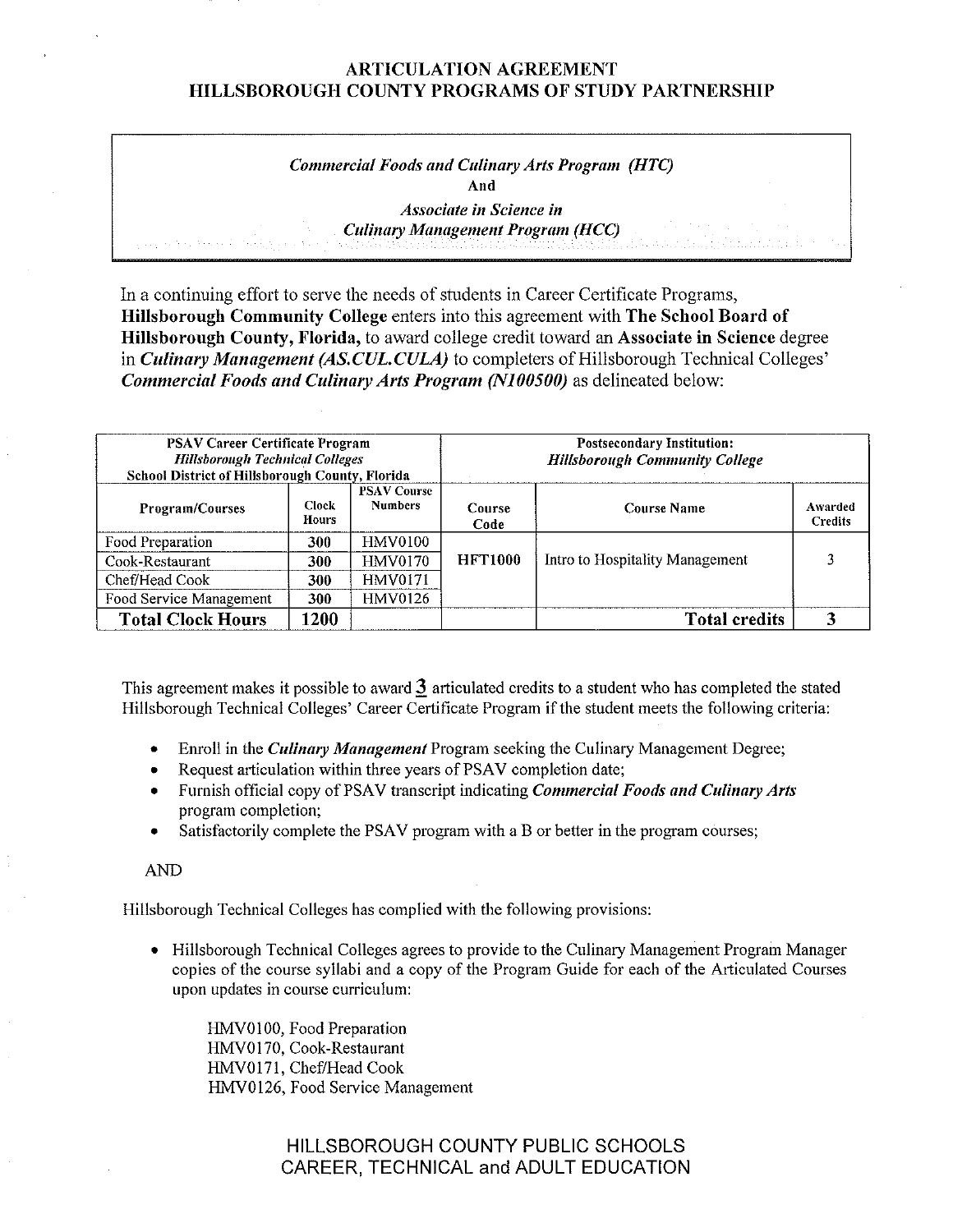• Hillsborough Technical Colleges agree to meet the teaching objectives for each of the credited courses that Hillsborough Community College does for:

HFTl000, Introduction to Hospitality Management

Hillsborough Technical Colleges agree to use the following textbooks for the Articulated Courses and not to change textbooks without the prior written permission of the Culinary Management Program Manager:

Professional Cooking, 8<sup>th</sup> ed., 9781118636725

The articulating agency will annually review the contents of the curriculum and the qualifications of teachers employed by Hillsborough County Public Schools. The purpose of the review is to verify that competencies are being taught and are equivalent to the postsecondary institution's course(s) which has been designated as equivalent and for which college credit is being offered.

This articulation agreement for the 3 credit(s) toward the *Hillsborough Community College Culinary Management Degree* is effective upon final signature of both institutions' representatives, and will be reviewed five years from this date. This agreement may be terminated by either party upon 60 days written notice.

Signatures below indicate endorsement and attestation of this agreement.

**Hillsborough Community College The School Board of Hillsborough County, Florida** 

MARA SHAMBURGER

I hereby endorse the above articulation agreement

By: BUL

Betty Viamontes, Chair, Board of Trustees

Date:  $\begin{picture}(100,100) \put(0,0){\vector(130,100)} \put(15,0){\vector(130,100)} \put(15,0){\vector(130,100)} \put(15,0){\vector(130,100)} \put(15,0){\vector(130,100)} \put(15,0){\vector(130,100)} \put(15,0){\vector(130,100)} \put(15,0){\vector(130,100)} \put(15,0){\vector(130,100)} \put(15,0){\vector(130,100)} \put(15,0){\vector(13$ 

ation agreement:<br>By:  $\frac{\partial \mathscr{L}}{\partial t}$   $\frac{\partial \mathscr{L}}{\partial t}$ 

By: Mexican By: 1998<br>By: 1998; Extended Athyater, Dresident<br>By: 1998; Cachard Senker, VP of Academic Affairs<br>Richard Senker, VP of Academic Affairs

 $\frac{V}{Richard Senker, VP of Academic Affairs}$ <br>Date:  $\frac{7}{22/9}$ 

rater, President • veff Eakins, Superintendent

**OCT 1 5 2019** 

By:

**APPROVED** AS TO FORM & LEGALITY

W TO K K 200 M THE TS AND THE TS CHOOLS GENERAL COUNSEL CAREER, TECHNICAL and ADULT EDUCATION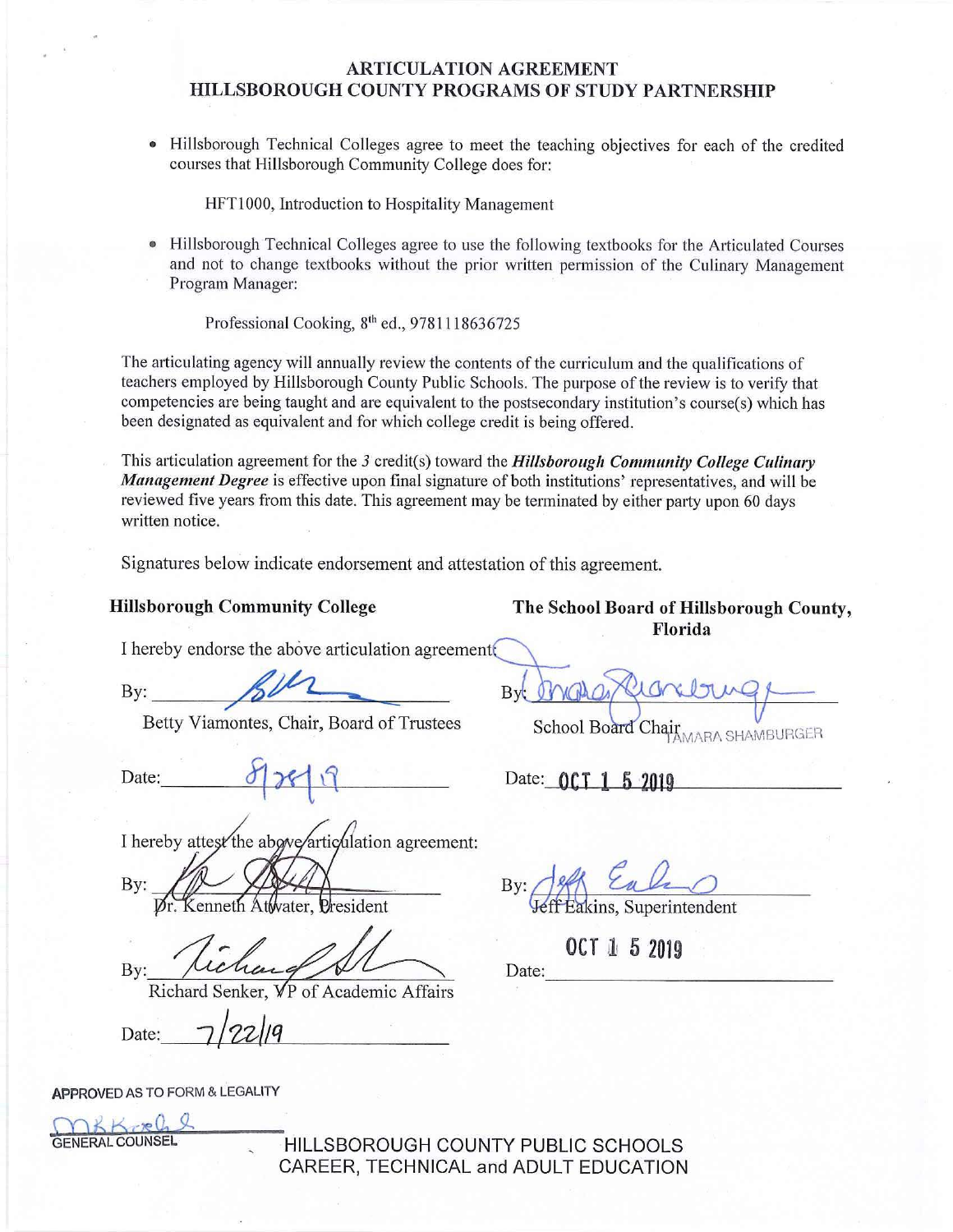## **DOCUMENTATION OF INTITAL APPROVAL OF ARTICULATION AGREEMENT Pending School Board Approval**

- **X** Associate in Science
- \_\_College Credit Certificate
- \_\_Advanced Technical Diploma
- Other: Specify **Example 20**

The attached Articulation Agreement Documentation references the following **Hillsborough Community College** program/certificate/diploma:

## **Culinary Management For the A.S. Culinary Management Degree {AS.CUL.CULA)**

Articulation will be with:

## **The School Board of Hillsborough County, Florida {Hillsborough Technical Colleges) PSAV**

## **Commercial Foods and Culinary Arts (N100500)**

| <b>Secondary LEA:</b><br>School District of Hillsborough County, Florida |                              |                                         |                       | <b>Post-Secondary Institution:</b><br><b>Hillsborough Community College</b> |                           |  |  |
|--------------------------------------------------------------------------|------------------------------|-----------------------------------------|-----------------------|-----------------------------------------------------------------------------|---------------------------|--|--|
| Program/Courses                                                          | <b>Clock</b><br><b>Hours</b> | <b>PSAV</b><br>Course<br><b>Numbers</b> | <b>Course</b><br>Code | <b>Course Name</b>                                                          | Awarded<br><b>Credits</b> |  |  |
| Food Preparation                                                         | 300                          | <b>HMV0100</b>                          | <b>HFT</b><br>1000    | Intro to Hospitality Management                                             | 3                         |  |  |
| Cook-Restaurant                                                          | 300                          | <b>HMV0170</b>                          |                       |                                                                             |                           |  |  |
| Chef/Head Cook                                                           | 300                          | <b>HMV0171</b>                          |                       |                                                                             |                           |  |  |
| Food Service Management                                                  | 300                          | HMV0126                                 |                       |                                                                             |                           |  |  |
| <b>Total Clock Hours</b>                                                 | 1200                         |                                         |                       | <b>Total credits</b>                                                        |                           |  |  |

#### **Documentation of coursework:**

Identify the types of documentation examined to determine that the articulated courses represent coursework and learning outcomes that are consistent with the degree, certificate, or diploma being articulated and that the content is comparable and appropriate college-level work:

X Curriculum frameworks

X Program Guide

X Course Syllabi

X Other: Textbooks used in PSAV Program (see attached)

HILLSBOROUGH COUNTY PUBLIC SCHOOLS CAREER AND TECHNICAL EDUCATION